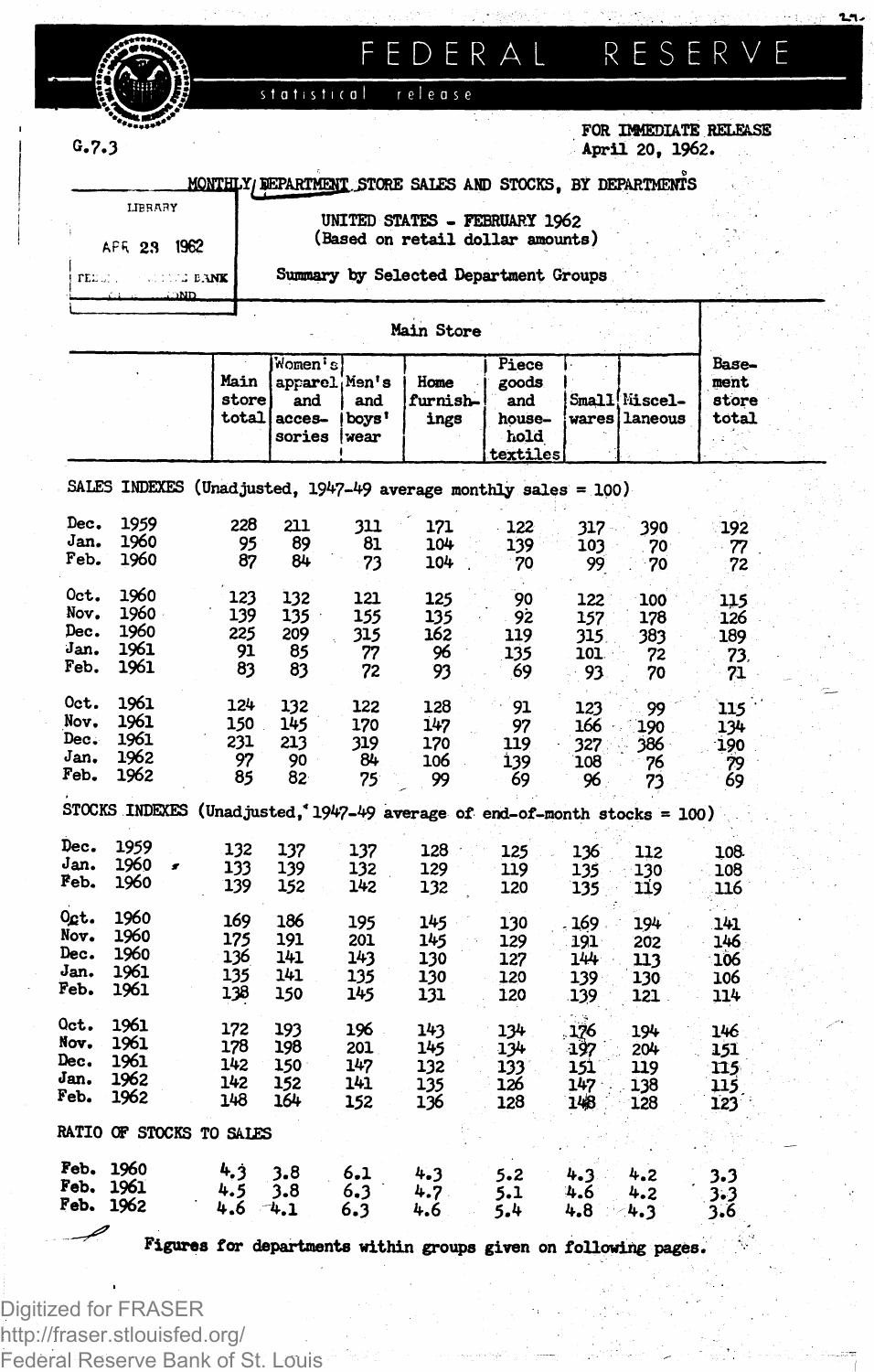ľ

## MONTHLY DEPARTMENT STORE SALES AND STOCKS, BY DEPARTMENTS

## UNITED STATES - FEBRUARY 1962

|                                                   |                 | Percentage change from<br>corresponding period<br>a year ago |                   | Ratio of<br>stocks to | indexes                 | Unad justed |                        |  |
|---------------------------------------------------|-----------------|--------------------------------------------------------------|-------------------|-----------------------|-------------------------|-------------|------------------------|--|
| Department                                        |                 | Sales during                                                 | Stocks            |                       | sales <u>1</u> /        | (1947-49    |                        |  |
|                                                   |                 | period                                                       | (end of<br>month) |                       |                         |             | av.≈1002/)<br>February |  |
|                                                   |                 | Feb. Jan.-Feb.                                               | Feb.              |                       | February<br>1962   1961 |             | Sales Stocks           |  |
| GRAND TOTAL-entire store                          | + 2             | +5.                                                          | $+7$              |                       | 4.44.2                  |             |                        |  |
| MAIN STORE TOTAL                                  | ∔ વ             | $+5$                                                         | + 7               |                       | 4.6 4.4                 | 85          | 148                    |  |
| PIECE GOODS, HOUSEHOLD TEXTILES                   | o               | $\mathbf{z}$                                                 | + 7               | 5.4                   | 5.1                     | 69          | 128                    |  |
| Piece goods                                       | $-6$            |                                                              | + 6               |                       | 4.4.3.9                 | 60          | 98                     |  |
| Silks, velvets, synthetics                        | ۇ -<br>6 -      | $\frac{3}{4}$                                                | + 6 1             | 4.2                   | 3.7                     | 58          | 89                     |  |
| Woolen yard goods                                 |                 | - 1                                                          | +12               | 4.1                   | 3.4                     | 55          | 80                     |  |
| Cotton yard goods                                 |                 | 4                                                            | + 6               | 4,4                   | 3.9                     | 77          | 135                    |  |
| Household textiles                                | $+5$            | $+4$                                                         | $+7 -$            | 5.8                   | 5.7                     | 74          | 143                    |  |
| Linens and towels                                 | $+5$            | $+3$                                                         | + 6               |                       | $6.3\;\;6.3$            | Ż3,         | 134                    |  |
| Domestics--muslins, sheetings                     | $+5$            | $+4$                                                         | $+9$              |                       | $5.2^{4.9}$             | 80.         | 216                    |  |
| Blankets, conforters, spreads                     | $+6$ .          | + 6                                                          | $+7$              |                       | $6.1 - 6.0$             | $72 -$      | 142.                   |  |
| SMALL WARES                                       |                 |                                                              |                   |                       |                         |             |                        |  |
|                                                   | + 3 1           | + 5                                                          | + 6               |                       | $4.8 + 6$               | 96          | 148                    |  |
| Laces, trimmings, embroideries,                   |                 |                                                              |                   |                       |                         |             |                        |  |
| and ribbons                                       | $+1$            | $+2$                                                         | $+2$              | 5.8                   | 5.8                     | 65          | 129                    |  |
| Notions                                           | 0               | + 3                                                          | + 4               |                       | $5.0 \t4.8$             | 84          | 156                    |  |
| Toilet articles, drug sundries                    | + 3             | + 5                                                          | + 9               | 4.4                   | 4.1                     | 114         | 150                    |  |
| Silverware and jewelry                            | $+2$            | $+5$                                                         | $+7$              |                       | 6.6 6.3                 | 80          | 159                    |  |
| Silverware and clocks                             | $+10$           | $+17$                                                        | + 5               |                       | $7.9\;\;8.3$            | 80          | 164                    |  |
| Costume jewelry                                   | - 5             | - 5                                                          | ÷ġ                |                       | 4.4 3.8                 | 80          | 147                    |  |
| Fine jewelry and watches                          | $+15$           | +16                                                          | $+7$ 11.5 12.3    |                       |                         | ∴ 93        | 168                    |  |
| Art needlework                                    | + 9             | $+12$                                                        | + 6               |                       | 4.0 4.2                 | 97          | 111                    |  |
| Books and stationery                              |                 | + 6.                                                         | $+4$              | 3.8                   | 3.8                     | 110         | 149                    |  |
| Books and magazines                               | $\frac{15}{16}$ | $+7$                                                         | $+5$              |                       |                         |             |                        |  |
| Stationery                                        | + 4             | + 4                                                          | $+3.$             | 4.2                   | $3.1 \t3.1$<br>4.2      | 120.<br>104 | 152<br>151             |  |
| WOMEN'S APPAREL AND ACCESSORIES                   |                 |                                                              |                   |                       |                         |             |                        |  |
|                                                   | $\mathbf{o}$    | + 3                                                          | $+9.$             | 4.1                   | 3.7                     | 82          | 164                    |  |
| Women's accessories                               | - 1             | $+2$                                                         | + 7               | 5.0                   | 4.6                     | 78          | 164                    |  |
| Neckwear and scarfs                               | - 1             | + 2                                                          | $+4.$             |                       | 3.8 3.6                 | 77          | 162                    |  |
| Handkerchiefs                                     | - 6             | - 4                                                          | $\mathbf{0}$ :    | 4.7                   | 4.4                     | 38          | 62                     |  |
| Millinery                                         | $-15$ .         | - 7                                                          | - 3               | $1.9 \t1.7$           |                         | 61.         | 113                    |  |
| Women's and children's gloves                     | + 6             | +11                                                          | $+25$             | $5.8 \t5.0$           |                         | 68          | 118                    |  |
| Corsets and brassieres                            | - + 4           | + 5                                                          | + 9               | 4.3                   | 4.1                     | 123         | 212                    |  |
| Women's, children's hosiery                       | + 3             | + 5                                                          | + 8               | 3.7                   | 3.5                     | 73          | 154                    |  |
| Underwear, slips, and negligees                   | $+1$            | $+4$                                                         | $+6.$             | 4.3                   | 4.2                     | 63          | 128                    |  |
| Knit underwear                                    | $+1$            | $+6$                                                         | $+4$              | 4.5                   | 4.4                     | 85          | 182                    |  |
| Silk & muslin underwear, slips                    | $+1$            | $\ddot{\phantom{1}}$                                         |                   |                       | 4.4                     |             |                        |  |
|                                                   |                 | +1:                                                          | $+7$              | 4.7 <sup>2</sup>      |                         | 51          | 113                    |  |
| Negligees, robes, loung. apparel<br>Infants' wear | $+1$            | $+2$                                                         | $+12$             | 2.9                   | 2.6                     | 69.         | 99                     |  |
|                                                   | - 4             | - 1                                                          | + 7               | 4.74.2                |                         | 78          | 154                    |  |
| Handbags, small leather goods                     | $+2.$           | $+2$<br>$\ddot{\phantom{a}}$                                 | + .9.             | 4.0                   | $3 - 7$                 | 82          | 166                    |  |
| Women's and children's shoes                      | $-5$            | $\cdot$ 0                                                    | + 5               | 8.2                   | 7.5                     | 89          | 208                    |  |
| Children's shoes                                  | - 7             | $-2$                                                         | $+5$              | 9.1                   | -8.1                    | 71          | 213                    |  |
| Women's shoes<br>Digitized for FRASER             | - 4             | $+1$                                                         | $+5$              | 8.0 7.3               |                         | 92          | 200                    |  |
|                                                   |                 |                                                              |                   |                       |                         |             |                        |  |

Federal Reserve Bank of St. Louis

уÝ,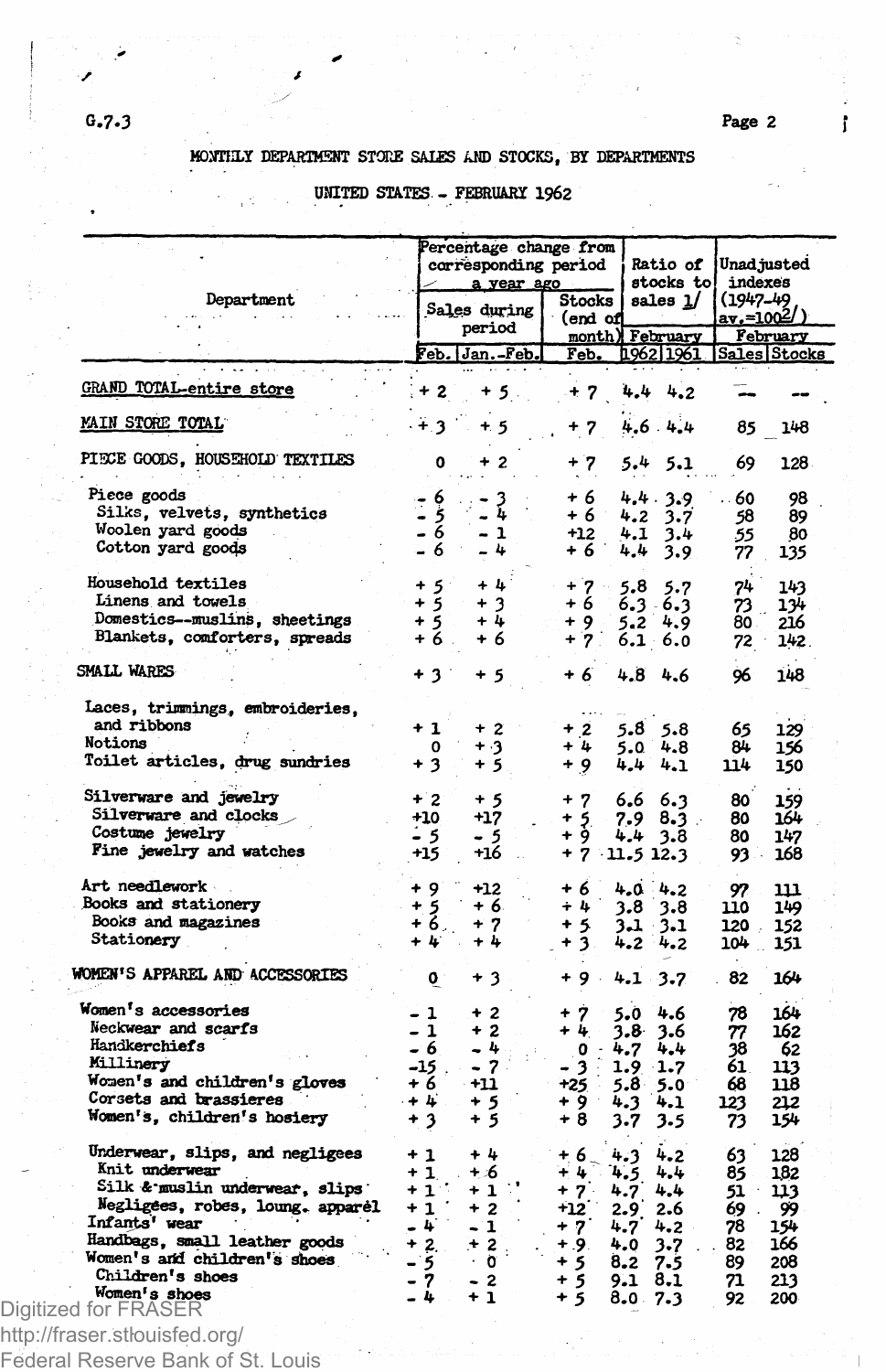#### **0.7.3 ' \* Page 3**

 $\lambda$ 

# **MDMTHIX DEPARTMENT STORE SAIES AND STOCKS, BY DEPARTMENTS (Continued)**

# **UNITED STATES - FEBRUARY 1962**

|                                                    |                                       | Percentage change from<br>corresponding period<br>a year ago |                   | Ratio of<br>stocks tol      |               | Unad justed<br>indexes<br>$(1947 - 49)$<br><u>av.=100‰/)</u><br>February |                        |
|----------------------------------------------------|---------------------------------------|--------------------------------------------------------------|-------------------|-----------------------------|---------------|--------------------------------------------------------------------------|------------------------|
| Department                                         |                                       | Sales during<br>period                                       | Stocks<br>(end of | sales 1/<br>month) February |               |                                                                          |                        |
|                                                    |                                       | eb. Jan.-Feb.                                                | Feb.              |                             |               |                                                                          | 1962 1961 Sales Stocks |
| WOMEN'S APPAREL, ACCESSORIES (Cont.)               |                                       |                                                              |                   |                             |               |                                                                          |                        |
| Women's apparel                                    | $+1$                                  | + 4                                                          | +12               | ා.3                         | 3.0           | 87                                                                       | 164                    |
| Women's, misses' coats and suits                   | . - 5                                 | + 4                                                          | $+14$             | 2.7                         | 2.3           | 73                                                                       | 125                    |
| Women's, misses' coats                             | . - 2                                 | $+7$                                                         | +15               | 2.4                         | 2.0           | 79<br>66.                                                                | 125<br>131             |
| Women's, misses' suits<br>Juniors' and girls' wear | . - 8<br>$-2$                         | - 3<br>$+3$                                                  | +15<br>$+14$      | 3.4<br>3.7                  | 2.7<br>3.2    | 85                                                                       | 190                    |
| Juniors' coats, suits, dresses                     | $-2$                                  | $+4$                                                         | $+20$             | 2.8.                        | $2.3^{\circ}$ | 84                                                                       | 171                    |
| Girls' wear                                        | $3 -$<br>$\qquad \qquad \blacksquare$ | $+1$                                                         | $+11$             | 4.7                         | 4.2           | 86                                                                       | 204                    |
|                                                    |                                       |                                                              |                   |                             |               |                                                                          |                        |
| Women's and misses' dresses                        | $+3$                                  | $+3$                                                         | $+12$             | 2.9                         | 2.7           | 86                                                                       | 174                    |
| Inexpensive dresses                                | $+4$                                  | $+ .5$                                                       | +14               | 2.2                         | 2.0           | 89.                                                                      | 174                    |
| Better dresses-                                    | $+1$                                  | $+2$                                                         | +11               | 3.8                         | 3.4           | 87                                                                       | 186                    |
| Blouses, skirts, sportswear                        | $. + 7$                               | + 9                                                          | +13<br>+ 8        | 3.4                         | 3.2           | 105<br>92                                                                | 192<br>141             |
| Aprons, housedresses, uniforms<br>Furs             | - 2<br>- 6                            | 0<br>- 3                                                     | + 5               | 2,8<br>$6.6^{\circ}$        | 2.5<br>5.9    | 75                                                                       | 128                    |
|                                                    |                                       |                                                              |                   |                             |               |                                                                          |                        |
| <b>MEN'S AND BOYS' WEAR</b>                        | + 4                                   | + 6                                                          | + 5               | 6.3                         | 6.2           | 75.                                                                      | 152                    |
| Men's clothing                                     | $+7$                                  | + 8                                                          | $+2$              | 7.0                         | 7.4           | 77                                                                       | 164                    |
| Men's furnishings and hats                         | + 4                                   | + 6                                                          | $+7$              | .5.4                        | 5.2           | 70                                                                       | 135                    |
| Boys' wear                                         | $+1$                                  | + 4                                                          | $+7$              | 6.4                         | 6.0           | 76                                                                       | 154                    |
| Men's & boys' shoes, slippers                      | $+2$                                  | + 4                                                          | 7<br>÷            | 8.4                         | 8.0           | 95                                                                       | 185                    |
| <b>HOMEFURNISHINGS</b>                             | + 7                                   | + 9                                                          | + 5               | 4.6                         | 4.7           | 99.                                                                      | 136                    |
| Furniture and bedding                              | + 5                                   | + 9                                                          | + 2               | 4.0                         | 4.1           | 124                                                                      | 135                    |
| Mattresses, springs, studio beds                   | + 8                                   | $+9$                                                         | - 3               | 2.0                         | 2.2           | 139                                                                      | 157                    |
| Upholstered, other furniture                       | •+ 6                                  | $+9$                                                         | $+3.$             | 4.5                         | 4.7           | 125                                                                      | 135                    |
| Domestic floor coverings                           | + 8                                   | + 8                                                          | $\mathbf{0}$      | 4.2                         | 4.5           | - 92                                                                     | 106                    |
| Rugs and carpets                                   | + 9                                   | $+4$                                                         | - 4               | 3.8                         | 4.2           | 100                                                                      | 111                    |
| Linoleum                                           | -21                                   | $+9$                                                         | +10               | 7.8                         | 5.6           | 31                                                                       | 69                     |
| Draperies, curtains, upholstery                    | $+3$                                  | + 5                                                          | $+2$              | $-5.8$                      | 5.8           | 79                                                                       | 130                    |
| Lamps and shades                                   | + 9                                   | $+7$                                                         | + 5               | 4.9                         | 5.1           | 80                                                                       | 135                    |
| China and glassware                                | +10                                   | + 7                                                          | + 6               | 8.7                         | 9,1           | 93                                                                       | 149                    |
| Major household appliances                         | + 7                                   | $+10$                                                        | $+3$              | $3.2 -$                     | 3.3           | 65                                                                       | 111                    |
| Housewares (incl. small appliances)                | + 5                                   | +6                                                           | + 8               | 5.2                         | 5.1           | 93                                                                       | 154                    |
| Gift shop                                          | + 6                                   | $+2$                                                         | + 3               | 8.1                         | 8.3           | 91                                                                       | 190                    |
| Radios, phonographs, television,                   |                                       |                                                              |                   |                             |               |                                                                          |                        |
| pianos, records, sheetmusic, instr.                | +16                                   | +17                                                          | +18               | $3.1 - 3.1$                 |               | 162                                                                      | 185                    |
| Radios, phonographs, television                    | +19                                   | +19.                                                         | $+20$             | 2.7                         | $2.7 -$       | 142                                                                      | 150                    |
| Records, sheet music, instr.                       | $+10$                                 | +13                                                          | $+14$             | 4.2                         | 4.0           | 080 -                                                                    | 187                    |
| MISCELLANEOUS MERCHANDISE DEPTS.                   | $+4$                                  | + 5                                                          | + 6               | 4.3                         | 4.2           | 73                                                                       | 128                    |
| Toys, games, sporting goods, cameras + 8           |                                       | $+7$                                                         | $+7.$             | 7.9                         | 8.0           | 59                                                                       | 149                    |
| Toys and games                                     | + 7                                   | + 3                                                          | + 7               | 9.0                         | 9.0           | 38                                                                       | 131                    |
| Sporting goods and cameras                         | +10                                   | $+9$                                                         | + 7               | 7.0                         | 7.3           | 95                                                                       | 167                    |
| Luggage                                            | - 5                                   | $+5$                                                         | $+10$             | 5.8                         | 5.0           | 75                                                                       | 142                    |
| Candy                                              | + 9                                   | + 6                                                          | - 6.              | 1.2                         | 1.4           | 125                                                                      | 134                    |

Digitized for FRASER http://fraser.stlouisfed.org/

Federal Reserve Bank of St. Louis